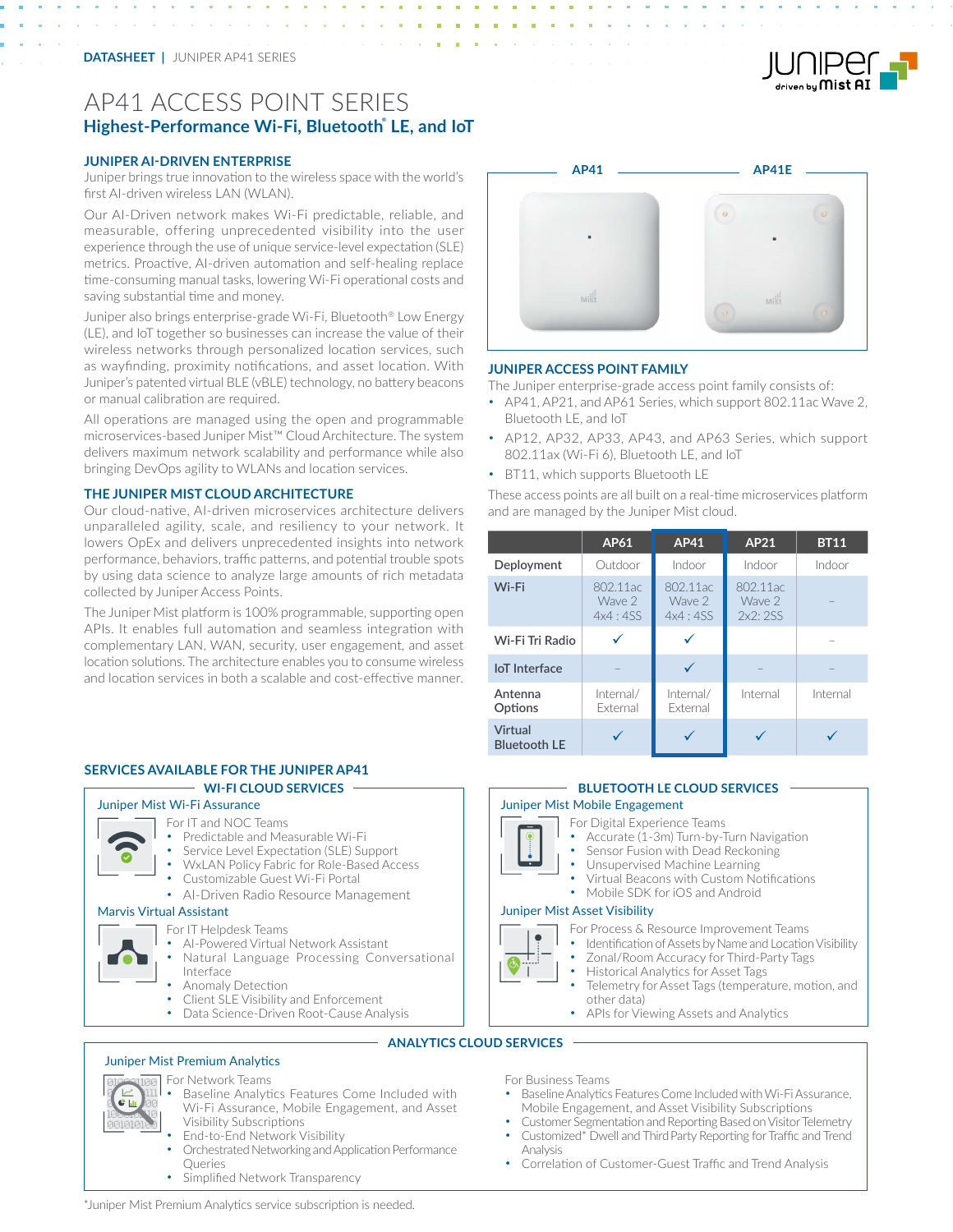## **ACCESS POINT FEATURES**

#### **High-Performance Wi-Fi**

The AP41 Series comprises tri-radio 4x4 access points with maximum data rates of 1,730 Mbps in the 5GHz band and 800 Mbps in the 2.4GHz band. The third radio functions as a network, location, and security sensor as well as a spectrum monitor.

The AP41 Series is available with internal and external antenna models.

#### **High-Accuracy Indoor Location**

The AP41 has a 16-element virtual Bluetooth LE (vBLE) antenna array controlled from the Juniper Mist cloud. Passive antennas enhance the power of a single transmitter and produce directional beams to accurately detect distance and location with 1-3 meter accuracy. With Juniper's patented vBLE technology, you can deploy an unlimited number of virtual beacons in your physical environment with no need to install battery-powered physical BLE beacons.



#### **Unprecedented Insight and Action**

A dedicated dual-band radio collects data for Juniper's patentpending Proactive Analytics and Correlation Engine (PACE), which relies on machine learning to analyze user experiences, correlate problems, and automatically detect their root cause. These metrics are used to monitor SLEs and provide proactive recommendations to ensure that problems don't occur or are fixed as quickly as possible if they do.

#### **Dynamic Packet Capture**

The Juniper Mist platform automatically captures packets and streams them to the cloud when major issues are detected. This saves IT time and effort and eliminates the need for truck rolls with sniffers to reproduce and capture data for troubleshooting.





The Marvis natural language processing (NLP)-based assistant with a Conversational Interface to understand user intent and goals, simplifying network troubleshooting and the collection of data insights. It uses AI and data science to proactively identify issues, determine their root causes and scope of impact, and deliver actionable visibility into your network and users. The assistant eliminates the need for you to manually hunt through endless dashboards and CLI commands for the data you need.

#### **Network and Business Insights**

Wi-Fi Assurance includes a base analytics capability for analyzing up to 30 days of data, enabling you to simplify the process of extracting network insights from data and analytics across your enterprise. Review your network throughput peaks to properly align your support resources. To extend these capabilities to third-party\* network elements, consume up to one year\* of data, and gain the option to generate customized\* reports, the Juniper Mist Premium Analytics service is available as an additional subscription.

### **Effortless, Cloud-Based Setup and Updates**

The AP41 Series automatically connects to the Juniper Mist cloud, downloads its AP configuration, and joins the appropriate network. Firmware updates are retrieved and installed automatically, ensuring that the network is always up to date with new features, bug fixes, and security updates.

#### **Dynamic Debugging**

Constantly monitor services running on the AP41 Series and send alerts whenever a service behaves abnormally. Dynamic debugging relieves IT of having to worry about an AP going offline or any services running on it becoming unavailable.

#### **Automatic RF Optimization**

Juniper's Radio Resource Management (RRM) automates dynamic channel and power assignment, taking Wi-Fi and external sources of interference into account with its dedicated sensor radio. The AI engine continuously monitors coverage and capacity SLE metrics to learn and optimize the RF environment. A learning algorithm uses hysteresis on a 24-hour window to conduct a site-wide rebalancing for optimal channel and power assignment.



#### **AP-41 WI-FI ANTENNA PATTERN PLOTS**

\*Juniper Mist Premium Analytics service subscription is needed.